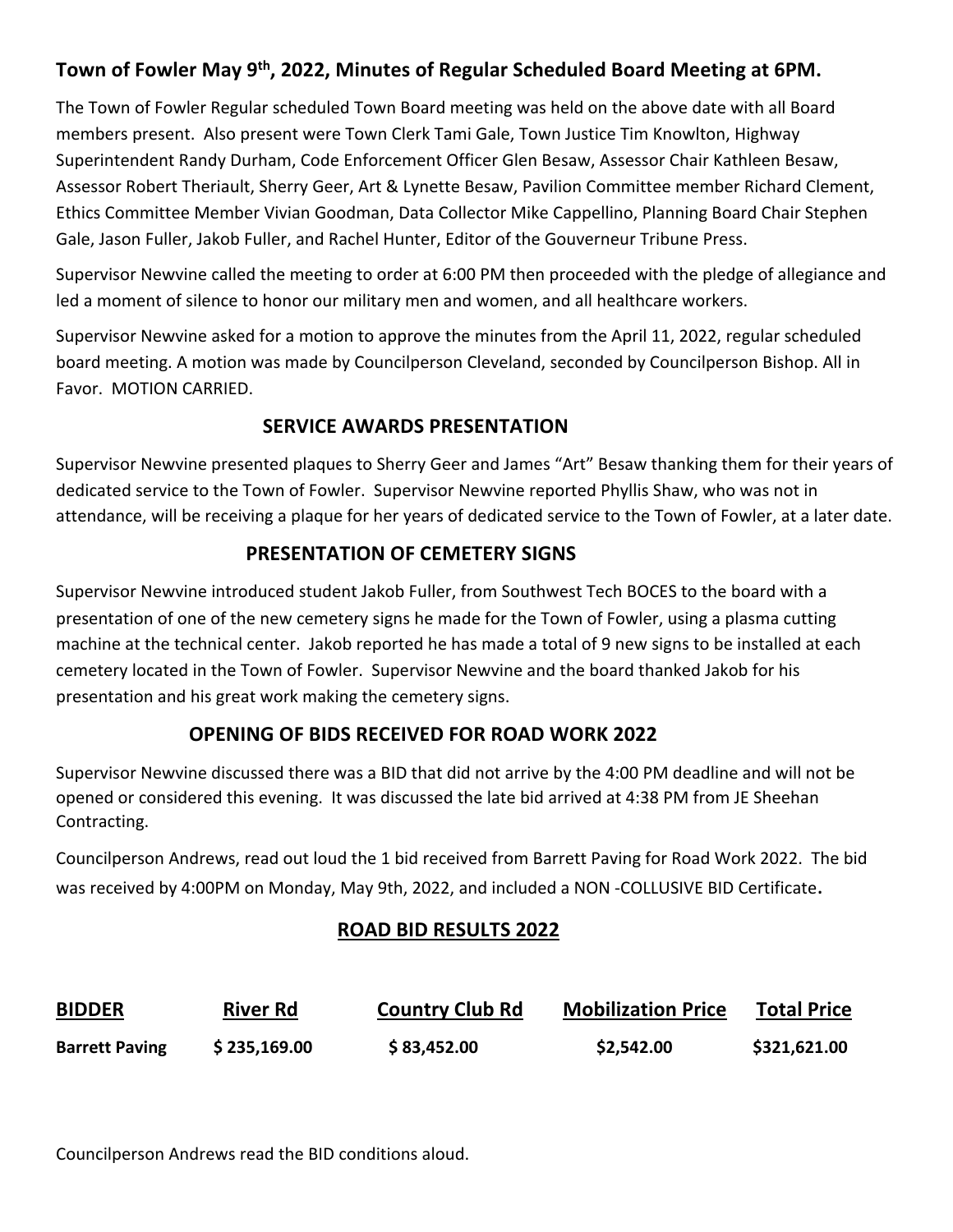#### Conditions:

Hot Mix Price Adjustment: This quote is based on the St. Lawrence County Bid Price for liquid asphalt for the month of May. Hot mix asphalt prices will be adjusted for the actual month the work is performed. Prices include HMA, trucking, equipment, and labor for paving operations. Diluted Tack Coat is not included in the quote. BPMI is not responsible for traffic control. BPMI is not responsible for temporary or final striping of the roadways. BPMI is not responsible for failures due to deficient subgrade.

The price is based on 1 mobilization per site. Any additional mobilizations will be billed at \$3,000 each. The quote is based on prevailing wage rates. Barrett Paving Materials, Inc, reserves the right to adjust its' quote, should the scope of work and/or completion date change.

Supervisor Newvine confirmed that the mobilization charge meant they would be charged \$3,000 every time they moved their equipment, and stated it was quite an open-ended bid. Hwy. Superintendent Durham agreed stating the price will depend on which month the paving gets done in and the prices aren't going down. Hwy. Superintendent Durham reported he had budgeted \$335,000 for paving. Councilperson Bishop suggested that they re-bid the road work.

After some discussion, a motion was made by Councilperson Andrews seconded by Councilperson Bishop to reject the bid received as the quote is too open-ended to determine what the cost will be. All in Favor. MOTION CARRIED.

It was discussed the roadwork will be re-bid to come in at the June 13<sup>th</sup> meeting.

### **Town Department Reports**

## **Justice Department**

Town Justice Tim Knowlton reported:

- Court continues to be slow.
- He and Court Clerk Ashley have been completing various annual mandatory training, to include DWI training and the effects of legal marijuana use and driving.
- Reminded the board that court has been canceled on May  $17<sup>th</sup>$  and cases have been rescheduled.

## **Bookkeeper**

#### Bookkeeper Barbara Finnie was not in attendance.

• She had provided Town of Fowler Cash Balance Reports for Month Ending April 30, 2022, and Budget Balances for Month Ending April 30, 2022, to the board members for their review.

Supervisor Newvine stated Bookkeeper Finnie had reported to him the Town finances are in good shape. The Hwy. Department is a little high at 48% spent. Hwy. Superintendent Durham stated all of his money had not come in yet and the new truck had been paid for, causing the hwy. budget expenditures to be a little high.

Councilperson Simmons noticed a bill in this evening's vouchers to be paid to the Village of Gouverneur for ½ of the cost of a maintenance plan for a copier in the amount of \$126.00 and asked Supervisor Newvine if he knew anything about it. Supervisor Newvine asked Town Clerk Tami Gale if she knew. Town Clerk Gale reported she didn't know but guessed it would be for a shared service between the Town of Fowler and the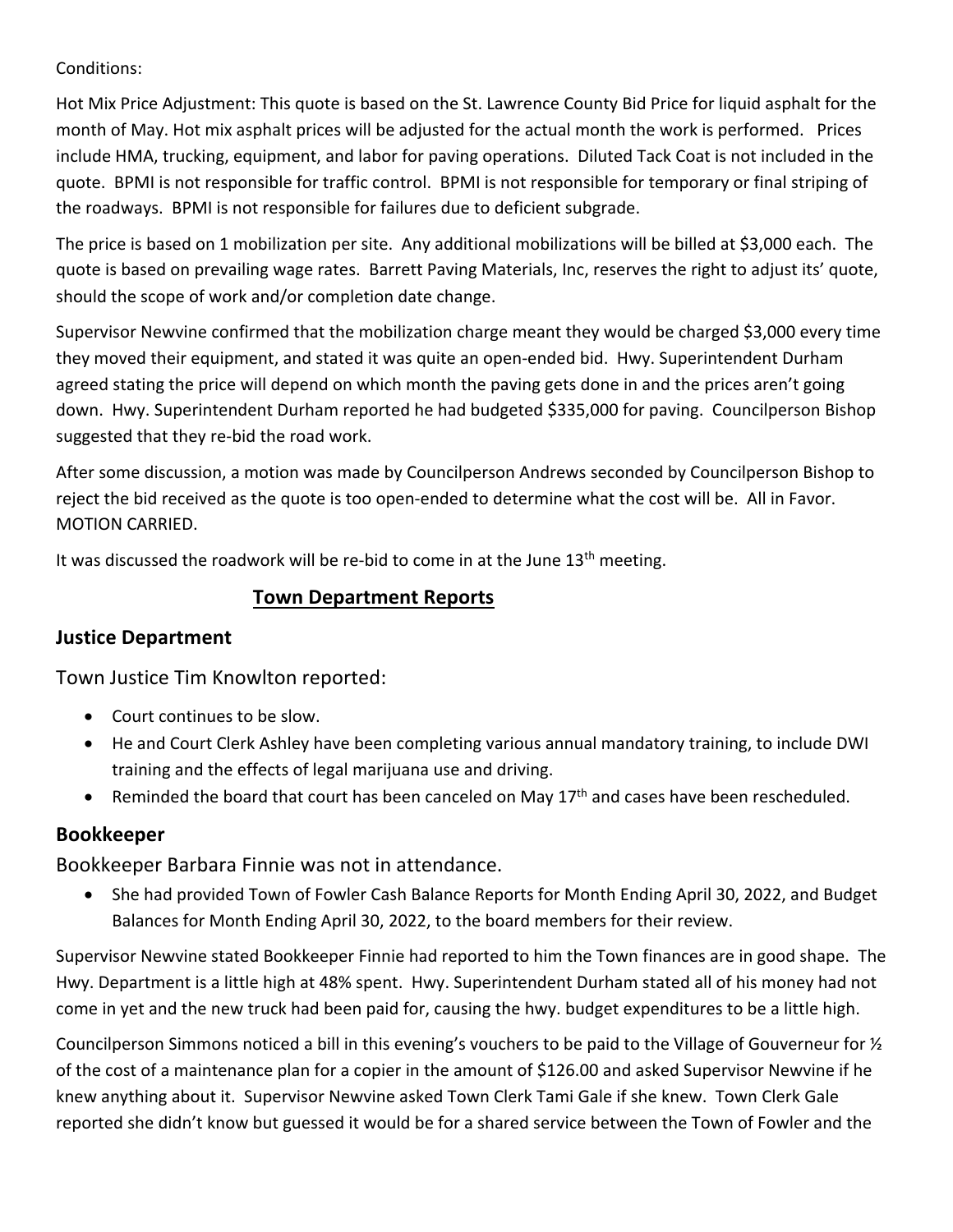Village of Gouverneur for copier use. Supervisor Newvine told Councilperson Simmons he would ask Bookkeeper Finnie about the bill.

### Assessors

Assessor Chair Kathleen Besaw reported:

- The tentative tax assessment roll has been picked up for the assessor's office and the town clerk's office.
- They had heard their first grievance, and felt it went well.
- She and Assessor Theriault had turned in some data collection cards, and newly appointed data collector Mike Cappellino has a large pile of cards for her to look at.
- She needed to stand corrected on the number of data collection cards she reported had been completed at the April 11th board meeting. She was made aware of a data collection book she wasn't aware existed, and it looks like over 800 data collection cards had been completed. She will have better numbers to report at the next board meeting.

## **Historian**

Historian Karen Simmons reported:

- Nothing has been going on right now in the Historians Office.
- Thanked Tim Knowlton for his efforts in having BOCES make the new cemetery signs that were presented and discussed earlier in the meeting.
- She had picked up cornerstones to be placed in the Fullerville Cemetery that will be installed next week by Dan Fifield.

## **Animal Control**

Councilperson Simmons reported for Dan Moyer who was not in attendance:

- There were 2 dogs in the kennel recently. One dog stayed only a few hours before being claimed by its owner.
- The 2<sup>nd</sup> dog stayed in the kennel for a week and earned the nickname the "Tasmanian Devil" due to all of the damage he caused to the kennel during his stay.
- He broke the toilet, chewed the wood on the window casing, and caused all kinds of damage inside the kennel.
- The Department of Ag & Markets had come to complete an inspection of the kennel during this time, which led to maintenance worker Byron Woodward working over the weekend to complete the various repairs noted during the inspection.
- All repairs have been made except to the outside cage, which she is checking with Ag & Markets to see if it could be removed.
- The  $2^{nd}$  dog was unclaimed and was adopted.

## **Beaver Control**

Councilperson Simmons reported for Moyer's Wildlife Control who was not in attendance: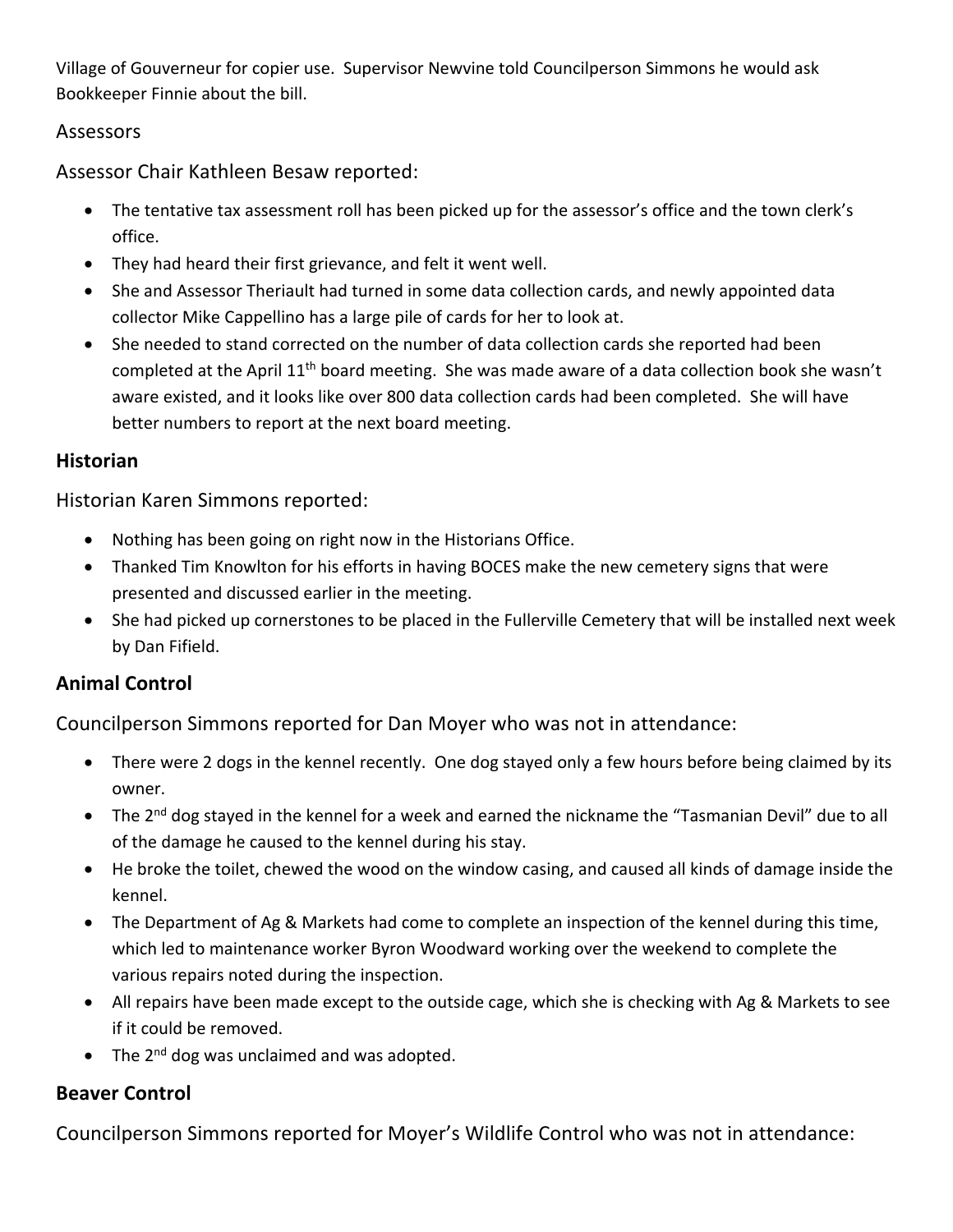- He is working on beaver control on the Byrns Road.
- Included in this evening's vouchers to be paid is a bill for beavers that were removed from the Shantyville Road, Chub Lake Road, Stone Road, Byrns Road, and the Country Club Road.

# **Code Enforcement**

Code Enforcement Officer Besaw reported:

- The other 2 towns that he is a Code Enforcement Officer for are going to reimburse the Town of Fowler 1/3 of the costs each for his recent training that was paid for by the Town of Fowler.
- He had received correspondence from Empire State Mines regarding a project they are beginning, asking if there were any Local Laws in the Town of Fowler regarding the scope of their project. CEO Besaw reported he had shared the information Empire State Mines had provided him with planning board chair Gale who inquired with the County planning board, and it had been determined there was nothing in the Local Law to prevent the Empire State Mines from perusing their project.

Supervisor Newvine reported he had a copy of the plans from Empire State Mines project if anyone in attendance wanted to view it.

# **Town Clerk**

Town Clerk Tami Gale reported:

- DEC Gross sales for the month were 345.00 with the Town of Fowler's Commission being \$19.06. She had licensed 30 dogs, prepared 6 Certified Death Certificates, handled 6 building permit applications, collected \$20.00 in bank fees and \$3.00 for a replacement dog tag.
- Taxes are 86.11% collected and the last day to pay at her office is 5/31/2022.
- Bottle & Can money was received in the amount of \$55.90.
- No scrap metal checks have been received this year. Hwy. Superintendent Durham reported he would call and see if any checks have been mailed.

## **Highway Department**

Highway Superintendent Randy Durham Reported:

- He had received a bridge report on the River Road bridge and it appears they are recommending to remove the red flag status of the bridge, which it has had since 2012.
- He will be attending Highway school June  $6<sup>th</sup>$  June  $8<sup>th</sup>$ .
- The Country Club Road project has begun, and he requested to have Supervisor Newvine at the site when they get to Absalon's home.
- The Town of Fowler will be receiving a total of \$299,000 this year from Pave NY, Chips and the pothole program (POP) program.

Supervisor Newvine asked Hwy. Superintendent Durham if he had called before digging started at the town hall and across the road from the town hall. Hwy. Superintendent Durham reported they did not call as they know the area they were digging.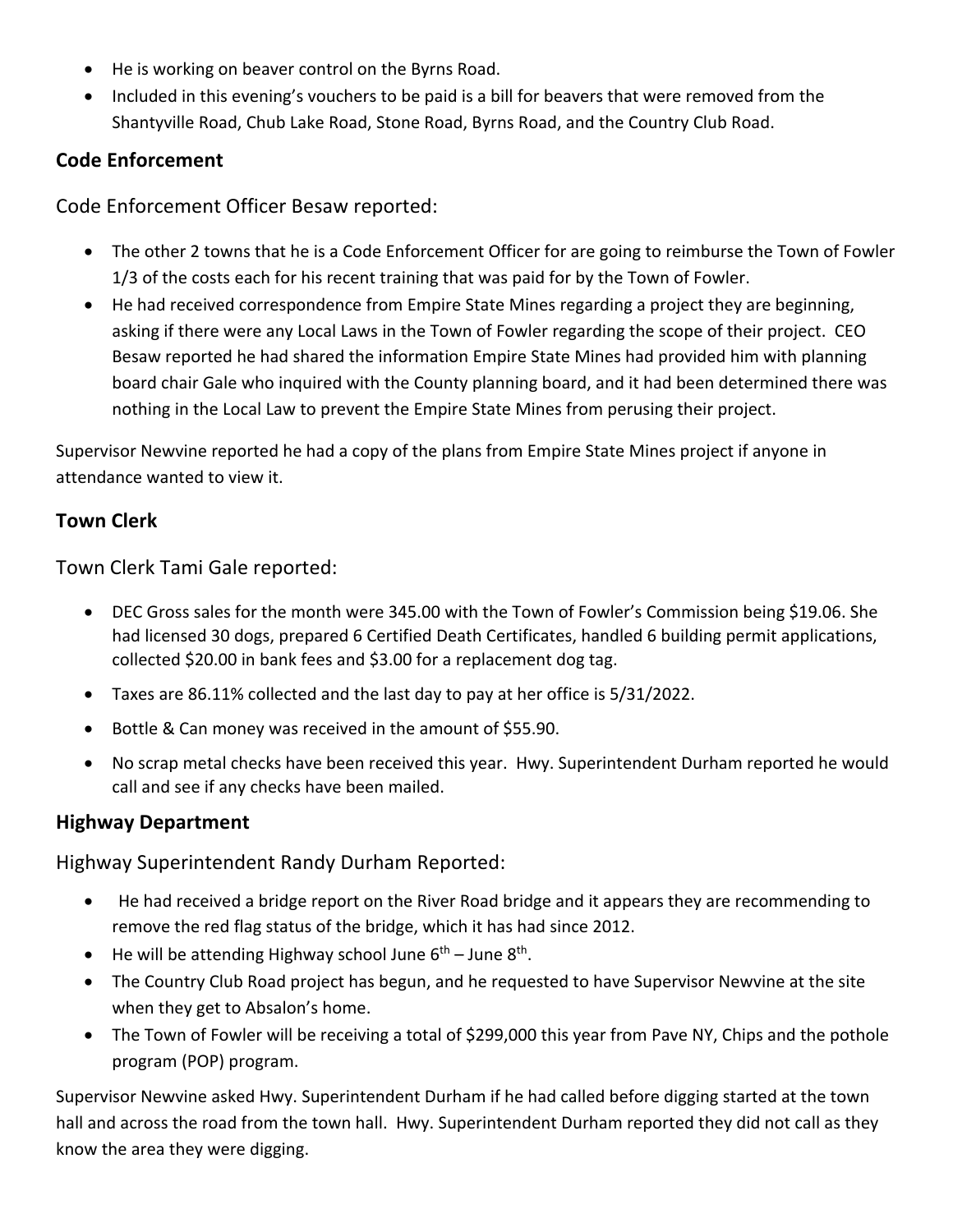Supervisor Newvine stated the call needs to be made to 811 before any digging is done as it can result in large fines. Hwy. Superintendent Durham agreed it does if you hit anything. Councilperson Andrews stated we would rather be safe than sorry.

Hwy. Superintendent Durham reported the 811 doesn't do local stuff, they do big stuff like cable tv, electric and stuff like that and it doesn't do anything local. He reported the Town has dug in the same spots and they know there is nothing there.

Councilperson Bishop reported that if 811 is not called, the State could come in and pull the operator's license on the spot. Hwy. Superintendent Durham reported he had at least 10 digs certified right now, and ready to go.

Supervisor Newvine asked Hwy. Superintendent Durham to get every dig certified in the future.

# **Discussion on the Sluice Pipe Policy**

Supervisor Newvine reported there has been some issues with the Town of Fowler's revised Sluice Pipe Policy that he would like to review.

Supervisor Newvine asked Hwy. Superintendent Durham about the culvert pipe length cannot exceed 30 feet, as written in the policy.

Hwy. Superintendent Durham reported the average driveway is 30 feet, and reported that is what the Town can install, 30 feet. Hwy. Superintendent Durham stated if they want to buy 40 feet or 60 feet from the town, he didn't see a problem with it, as long as it is installed on a Fowler property.

Supervisor Newvine asked Hwy. Superintendent Durham to clarify that the Town does not install more than 30 feet of culvert pipe. Hwy. Superintendent Durham stated that is true, the Town does not install more than 30 feet of culvert pipe, unless it is a safety issue, like the culvert that he had just installed on the Doane Road.

Councilperson Simmons stated it doesn't make sense if the town only installs 30 feet of culvert pipe and they buy 40 feet of culvert pipe, who is going to install the other 10 feet of pipe. Hwy. Superintendent Durham stated they can install it themselves.

Supervisor Newvine asked if the length of culvert pipe installed by the town needed to be changed to more than 30 feet in length. Hwy. Superintendent Durham reported he does not install more than 30 feet of culvert pipe and he only uses 2 loads of gravel. He reported the town does not sell the gravel they only sell the culvert pipe.

Supervisor Newvine stated Town Clerk Gale is confused as to which invoice the price of the culvert is being derived from when someone comes in to purchase the culverts, as there are multiple sizes of culvert pipe and multiple invoices. Supervisor Newvine told Hwy. Superintendent Durham that he should be writing the culvert sale up stating what is being sold, to include the length of the culvert, the inch opening of the culvert, and the cost per foot of the culvert for the purchaser of the culvert to present to her when they are paying for their culvert. It was discussed there is a concern about contractors coming to the town to purchase culverts at a cheaper price than purchasing from a plumbing retailer. Hwy. Superintendent Durham reported the contractor that purchased the culvert for the lady on the Emeryville Road, purchased the culvert for the lady at that price. Hwy. Superintendent Durham stated we don't sell to contractors, but we do sell to contractors as long as the cost and the culvert pipe is going to the Town of Fowler landowner.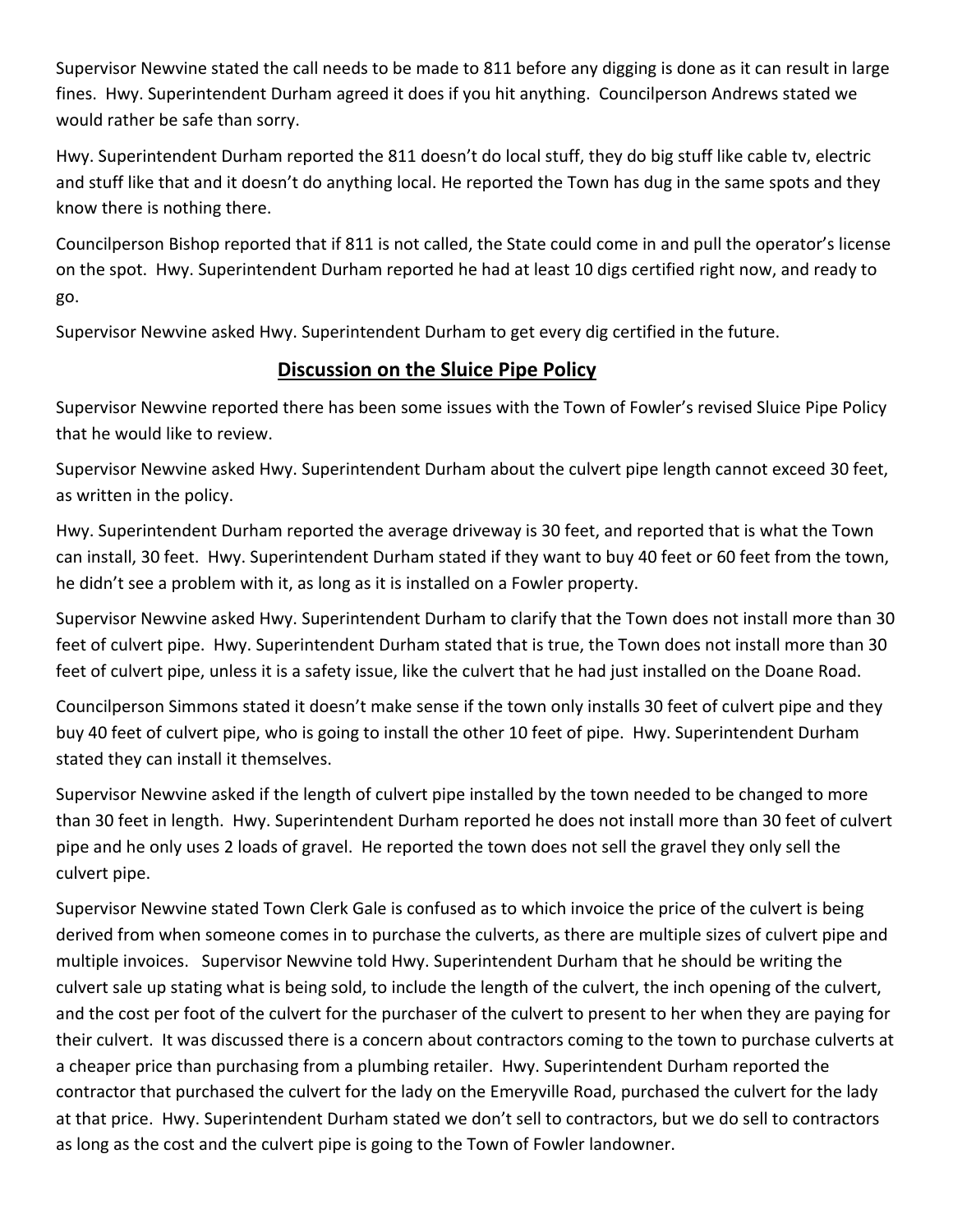Michael Cappellino asked why do we even do that. The landowner can go to Whites and buy the pipe and put it in themselves or can buy the culvert pipe and have the Town put it in if it is a road pipe no more than 30 feet.

Supervisor Newvine stated they thought it was a nice perk for the taxpayer to get a break on the cost of the culvert pipe. It was questioned if any other town municipality purchased and re-sold culvert pipes. Town Clerk Gale reported there was none that she was aware of.

Supervisor Newvine stated Town of Fowler landowners should be paying for any culvert pipes that are purchased, not contractors, and this should be stated in the policy, as well as confirming where the purchased culvert pipes are being installed should be added to the policy. After further discussion, Supervisor Newvine reported he would take into consideration the concerns discussed and update the policy to reflect the concerns and re address it at the next meeting.

## **Councilmembers**

### **Councilperson Karen Simmons**:

- Reported the HAP Program had 42 visitors in the month of April.
- Thanked Jeff Andrews for setting the HAP program up to receive the food boxes from the school once a month, stating they are receiving 20 food boxes a month now to give out.
- Thanked Randy Durham for picking up the food boxes from the school as well as going to Watertown weekly to pick up free bread products for the HAP Program.
- The next SOS Program delivery will be made in June, prior of the July 4<sup>th</sup> holiday.
- Raffle tickets and letters for Family Day will start to be mailed this week.

#### **Councilperson Lynn Bishop**:

• Discussed his concerns earlier in the meeting.

## **Councilperson Jeff Andrews**:

• Asked Hwy. Superintendent Durham if the signs had been replaced on the Island Branch Road from the mishap that occurred a few weeks ago.

Hwy. Superintendent Durham reported one sign had been replaced at that location, but he didn't think it was from the mishap. He reported he had replaced a stop sign on the Northwoods Road that had been knocked over.

- Asked Hwy. Superintendent about the clean up of intersections. Hwy. Superintendent Durham reported they have cleaned a couple of intersections this year already.
- Thanked Councilperson Cleveland and his wife Marcia for the beautiful job they had done to spruce up the playground.

## **Councilperson Cleveland:**

• Reported he and his wife Marcia had cleaned up the playground over the weekend removing weeds, mushrooms and fluffing up the playground chips.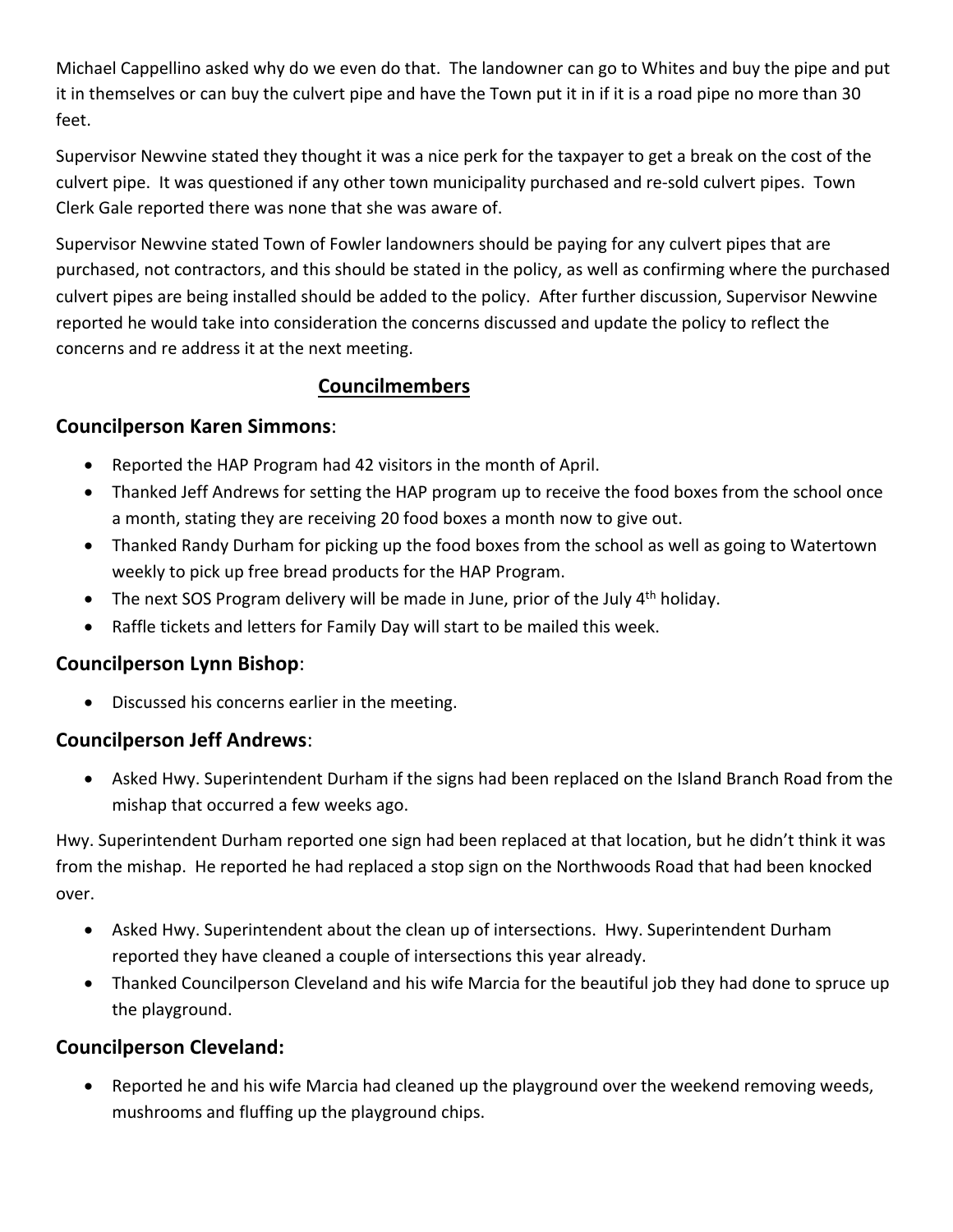• Reported he had posted on Facebook that the playground is open and if anyone had suggestions for improvements to let him know. He reported he had received a suggestion for the playground to be fenced in or partially fenced in to help contain the smaller children. Sherry Geer stated she visits the local playgrounds with her grandchildren and the Town of Edwards playground is fenced in with a gate which makes it nice to keep track of the younger children. Supervisor Newvine asked Councilperson Cleveland to research the cost and felt it was a good idea to consider the upgrade of a fence to possibly use some of the anticipated ARPA funds on.

## **Supervisor Ricky W. Newvine:**

- Reported he had spoken to Legislator Bill Sheridan today and asked him if there were any funds to repair the Emeryville Road bridge. He was told there was no money to be used for infrastructure but had learned broadband is an item that is on the list that funds could be used for.
- Discussed with Legislator Sheridan that a few roads on Sylvia Lake had been missed and don't have access to broadband.
- Reported he would get in touch with Alex MacKinnon with DANC to further discuss the broadband issue at Sylvia Lake.
- Reported the revised pavilion application had been finished and asked the board members if everyone had a chance to review it.
- Reported he had received correspondence from GADC containing a presentation on Ft. Drum and its 108-acre facility and would like to tour the facility with board members if they are interested.
- He reported Ft. Drum had a 1.8-billion-dollar financial impact on this area and is an unbelievable facility.
- Reported he had recently attended an open house at Southwest Tech BOCES, reporting he had learned more about what is being taught and stated it is an amazing facility that graduates young adults as trained professionals.
- Reported the front section of Pump House Road had been fixed up nice.
- Reported on May 2<sup>nd</sup>, the town had its annual safety inspection completed by Jody Wenzel, St. Lawrence County Risk Manager/Compliance Officer, and the town's facilities were found to be in good shape. The Emergency lights were found to be in non-working order and need of replacement. It was discussed new LED Emergency Exit signs with Emergency lights would be ordered by consensus of the board. Councilperson Cleveland requested additional emergency exit signs and lights to be ordered to be installed in the pavilion.
- Reported maintenance worker Byron Woodward had re-painted the handicap parking spots as well as the handicap parking sign poles located at the town hall, and it looks great.
- Reported he had talked to a former highway superintendent in the Town of Hermon, to discuss a portion of the Battle Hill Road abandoned by the Town of Hermon that the Town of Fowler takes care of. Supervisor Newvine asked Hwy. Superintendent Durham what he was looking for concerning the Town of Hermon's portion of the road. Hwy. Superintendent Durham stated he is looking for the Town of Hermon to help take care of the road. Supervisor Newvine stated he would make a request about the issue.